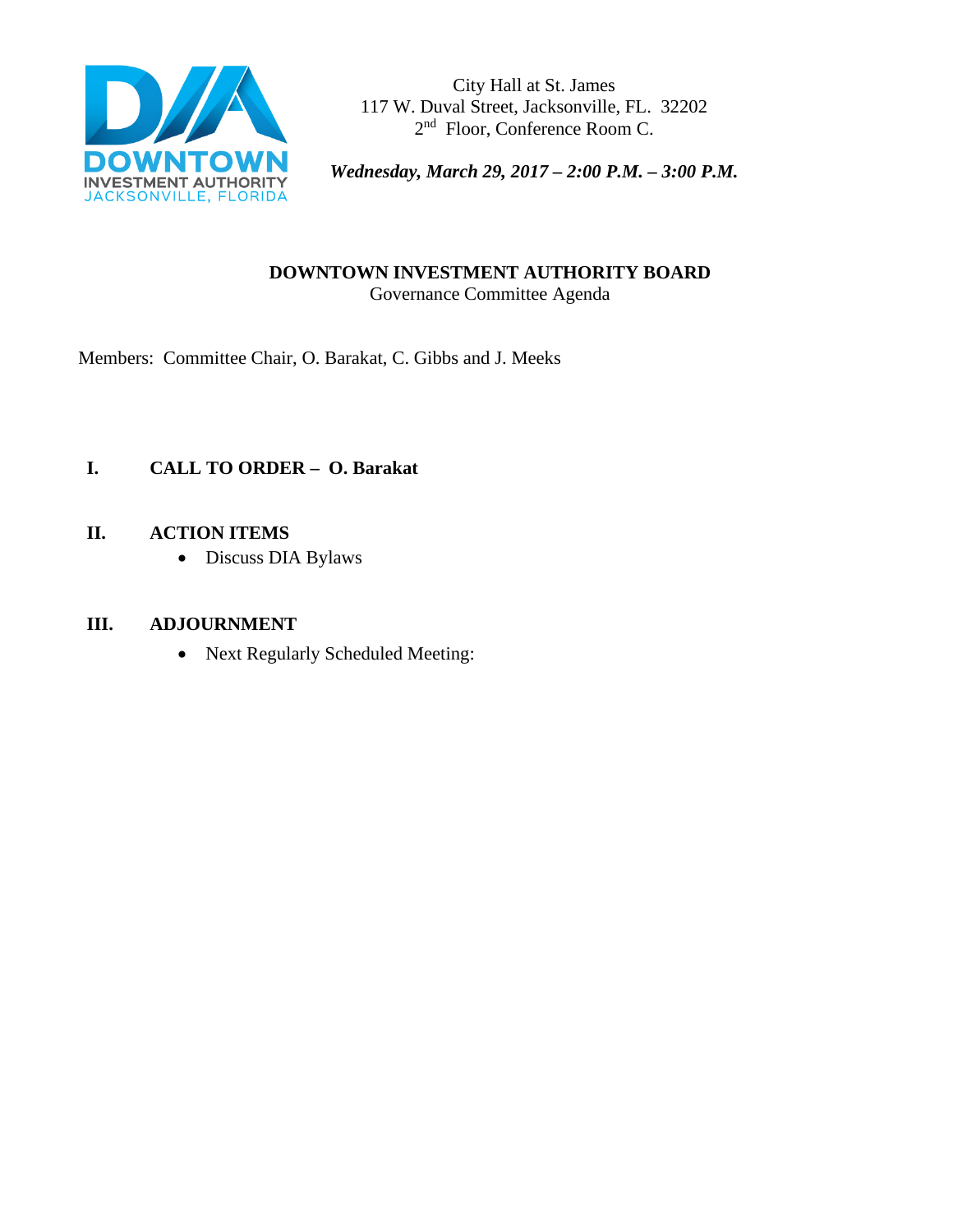**Downtown Investment Authority Governance Committee Meeting** 

*Wednesday, March 29, 2016 2:00 p.m.* 

**City Hall at St. James 117 West Duval St., 2nd Floor Conference Room C**

COMMANDE

### *DIA Governance Committee DRAFT MEETING MINUTES*

**Board Members Present:** Oliver Barakat; Craig Gibbs, and Jack Meeks

**Committee Board Members Absent:** None

**Office of General Counsel:** John Sawyer

**Council Member:** None

Attendees: Aundra Wallace, DIA Chief Executive Officer; Tom Daly, DIA Real Estate Analyst; Jim Klement, DIA Development Coordinator and Karen Underwood, DIA Executive Assistant

#### **I. CALL TO ORDER**

Chairman Barakat called the Governance Committee meeting to order at approximately 2:00 p.m.

#### **II. DISCUSSION**

CEO Wallace stated that the meeting today is regarding the below:

- DIA Administrative Budget April 10<sup>th</sup> and April 11<sup>th</sup> OPP Budget
- Reassess from a governance standpoint where the DIA is going for an organization/leadership perspective.
- Expired Board Member terms Kay Harper-Williams 06/30/2015 and Craig Gibbs 06/30/2016.
- Next Slate of Officers
- Leadership Chair, Vice Chair, Secretary and Treasurer
- Relationships with Administration, City Council, Jax. Chamber and Civic Council
- Preparation of conversations with management for Budget Cycle funding for the organization
- Keep momentum going with ULI and NAIOP
- House needs to be in order
- Compliance

• Running low on Retail Enhancement funding. \$9,000 took away ability to do singles, doubles and triples.

cksönville ere Florida Begins.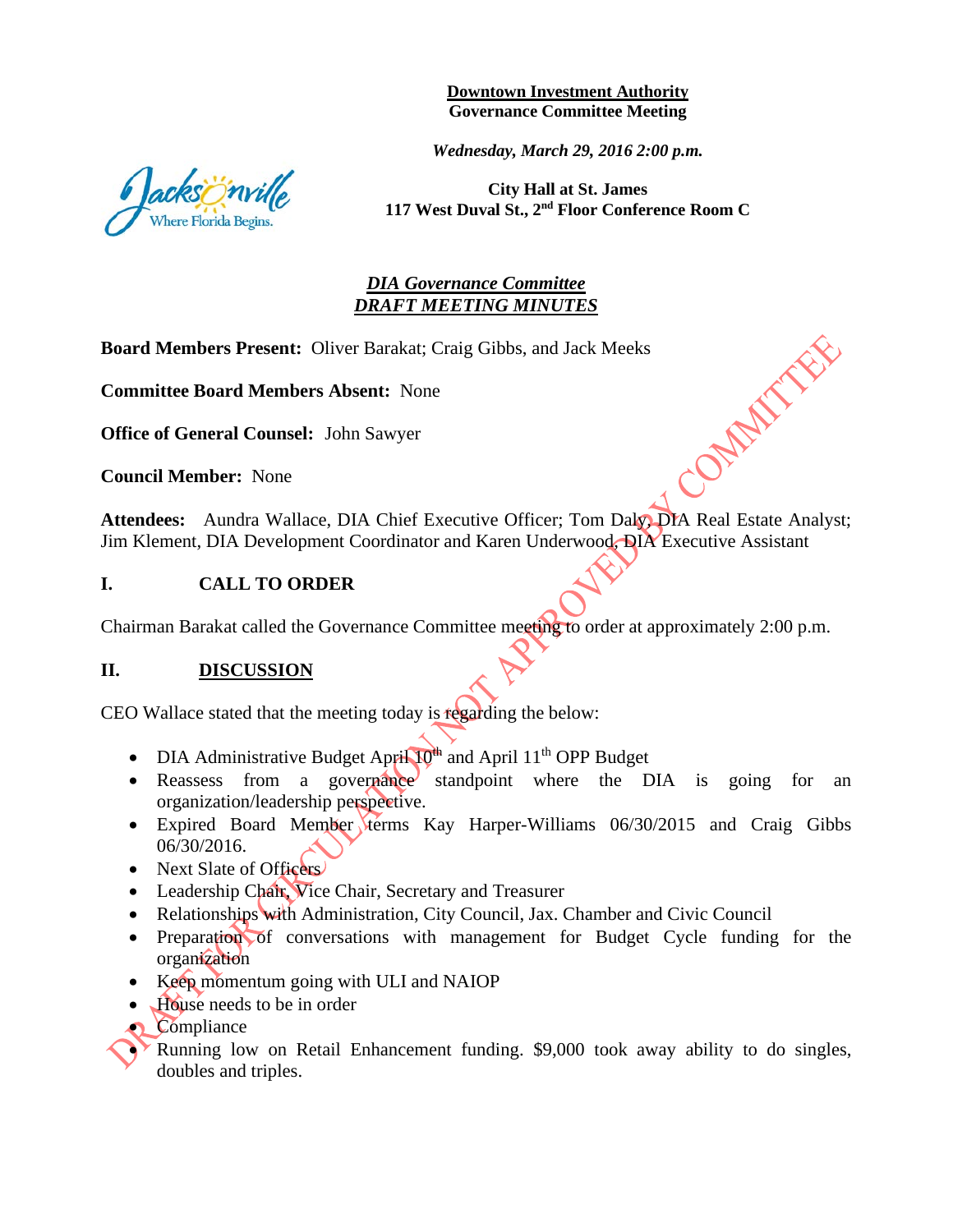Downtown Investment Authority Governance Committee Meeting March 29, 2017 Page 2 of 3

Board Member Meeks suggested selecting an officer based on current members. Go to the Administration on willingness to continue terms or select leadership based on extended terms.

CEO Wallace will approach the administration regarding board member expiring terms.

Committee Chairman Barakat stated that he would be reluctant to appoint an officer on a month-tomonth basis. If the expired terms members are not reinstated, it would be appropriate to become, a Vice-Chair, Chair or Secretary.

CEO Wallace put forward a strategy to solidify slate of Board members by June 2017.

Board Member Meeks advised for more people to see some of the things that has happened thus far.

The Committee briefly discussed the Trio.

- Bailey cannot be chairman until Bylaws are amended.
- A Member can Chair for three (3) out of (4) years and have more than (2) consecutive years.
- Barakat is eligible for Chair.
- DIA Chairman Role has to be available, institutional background, dedicated, has community relationships with the Downtown Stakeholders, willing to meet with CEO every week, own the DIA and empowers the Board to do the things that need to get done and passionate.
- Conversations will be laid out during the Budget committee meetings.
- CEO Wallace will address the two (2) vacancies.
- Bring back to Committee after discussion with Administration to discuss slate of officers and priorities of the Budget.
- Committee Chairman Barakat stated that this year is more critical.

Tom Daly reviewed Bylaws that conflict with the Ordinances with the Committee to revise at a later meeting. Staff will work with the Office of General Counsel to make the consistent changes.

- **Page 9: Section 2.6 Pre-Application Meetings:** delete with one Board Member and
- **Page 10: Section 3.4 Removal: & Section 6.5 Attendance:** is inconsistent with the Section 500 of the Ordinance Code governing all Boards and Commissions. A handout of the code was distributed Section 50.104 – Vacancies; attendance, limitation on terms of service.
- **Page 11: Section 5.0 Committee:** 5:2 Standing Committee, Retail Enhancement, Strategic Implementation Committee and Governance Committee
- **Page 13: Section 6.6 Order of Business** (switching d. and e.)
- **Page 13: Section 7.0 Deferrals: 7.2 Mandatory Deferral: (a)** No Staff Recommendation considered dropping it down to optional deferral. Would prevent anyone from coming directly to the board to state their case. **7.3 Optional Deferral:** 
	- **Page 19: 12.2 Recording Secretary/Records Custodian: consider changing it to the DIA** *may* **assign a Recording Secretary –** Karen is conducting these duties at the present time.
	- **Page 20: Amendment of Bylaws:** "two-thirds vote of all Board members"